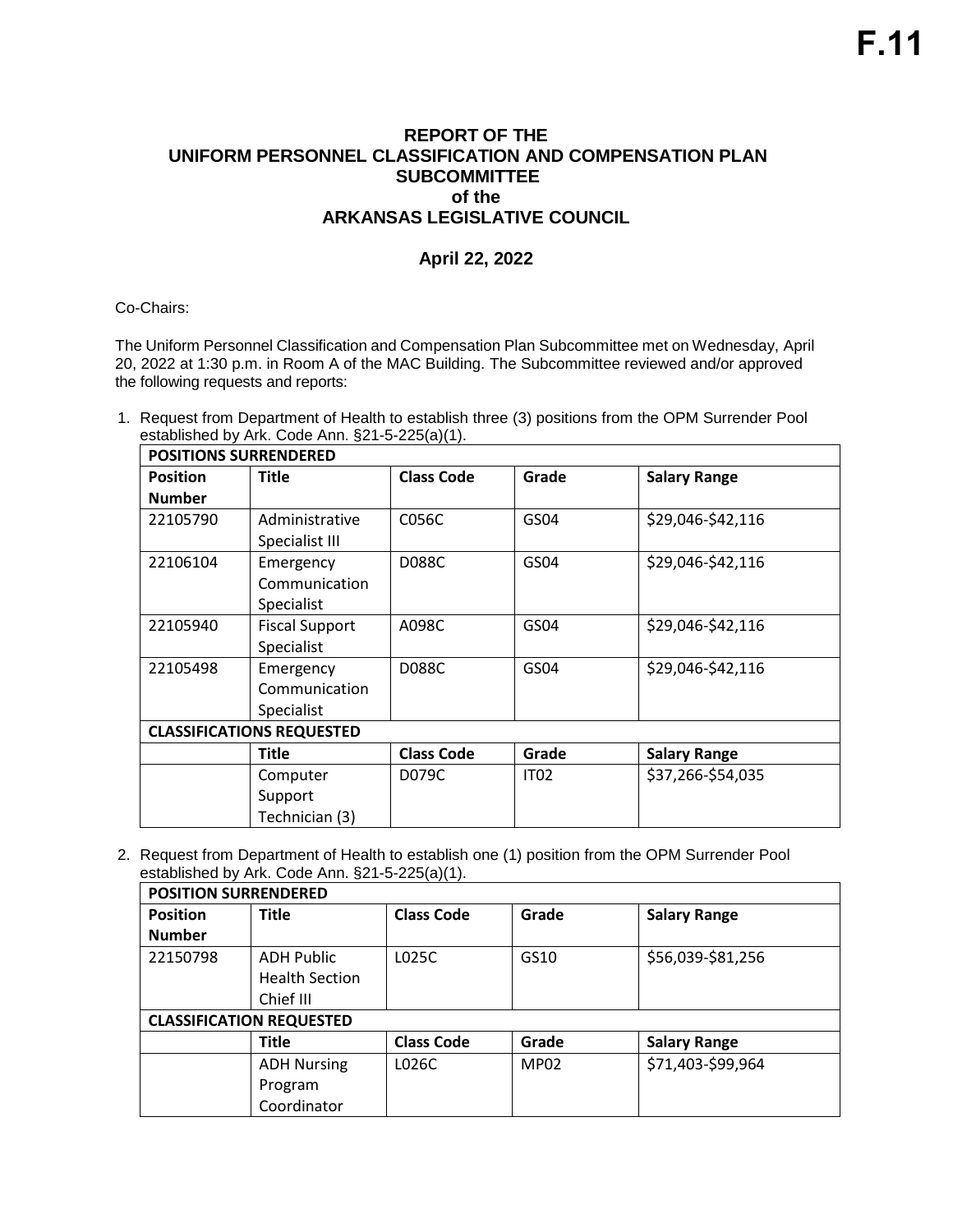3. Request from Department of Energy & Environment- Division of Oil & Gas Commission and Environmental Quality to establish two (2) positions from the OPM Surrender Pool established by Ark. Code Ann. §21-5-225(a)(1).

| <b>POSITIONS SURRENDERED</b> |                                 |                   |                  |                     |  |  |  |
|------------------------------|---------------------------------|-------------------|------------------|---------------------|--|--|--|
| <b>Position</b>              | <b>Title</b>                    | <b>Class Code</b> | Grade            | <b>Salary Range</b> |  |  |  |
| <b>Number</b>                |                                 |                   |                  |                     |  |  |  |
| 22150709                     | <b>E&amp;E</b> Inspector        | <b>B050C</b>      | GS08             | \$45,010-\$65,264   |  |  |  |
|                              | Supervisor II                   |                   |                  |                     |  |  |  |
| 22088016                     | Administrative                  | C087C             | GS02             | \$23,335-\$33,835   |  |  |  |
|                              | Specialist I                    |                   |                  |                     |  |  |  |
| 22091038                     | Administrative                  | C073C             | GS03             | \$26,034-\$37,749   |  |  |  |
|                              | Specialist II                   |                   |                  |                     |  |  |  |
| 22103748                     | Administrative                  | C073C             | GS03             | \$26,034-\$37,749   |  |  |  |
|                              | Specialist II                   |                   |                  |                     |  |  |  |
| 22091121                     | Administrative                  | C056C             | GS <sub>04</sub> | \$29,046-\$42,226   |  |  |  |
|                              | Specialist III                  |                   |                  |                     |  |  |  |
|                              | <b>CLASSIFICATION REQUESTED</b> |                   |                  |                     |  |  |  |
|                              | Title                           | <b>Class Code</b> | Grade            | <b>Salary Range</b> |  |  |  |
|                              | E&E Branch                      | G063C             | GS10             | \$56,039-\$81,256   |  |  |  |
|                              | Manager (2)                     |                   |                  |                     |  |  |  |

4. Request from the Arkansas Towing and Recovery Board at Department of Labor and Licensing to establish one (1) position from the OPM Surrender Pool established by Ark. Code Ann. §21-5-  $225(a)(1)$ .

| <b>Request</b><br><b>Type</b> | <b>Position</b><br><b>Number</b> | <b>Title</b>                                            | <b>Class Code</b> | Grade | Pay Range         |
|-------------------------------|----------------------------------|---------------------------------------------------------|-------------------|-------|-------------------|
| Surrender                     | 22133542                         | AR Towing &<br>Recovery<br>Board<br>Investigator        | X170C             | GS03  | \$26,037-\$37,749 |
| Surrender                     | 22158470                         | AR Towing &<br>Recovery<br><b>Board</b><br>Investigator | X170C             | GS03  | \$26,034-\$37,749 |
| Receive                       | N/A                              | Internal<br><b>Affairs</b><br>Investigator              | X101C             | GS06  | \$36,155-\$52,425 |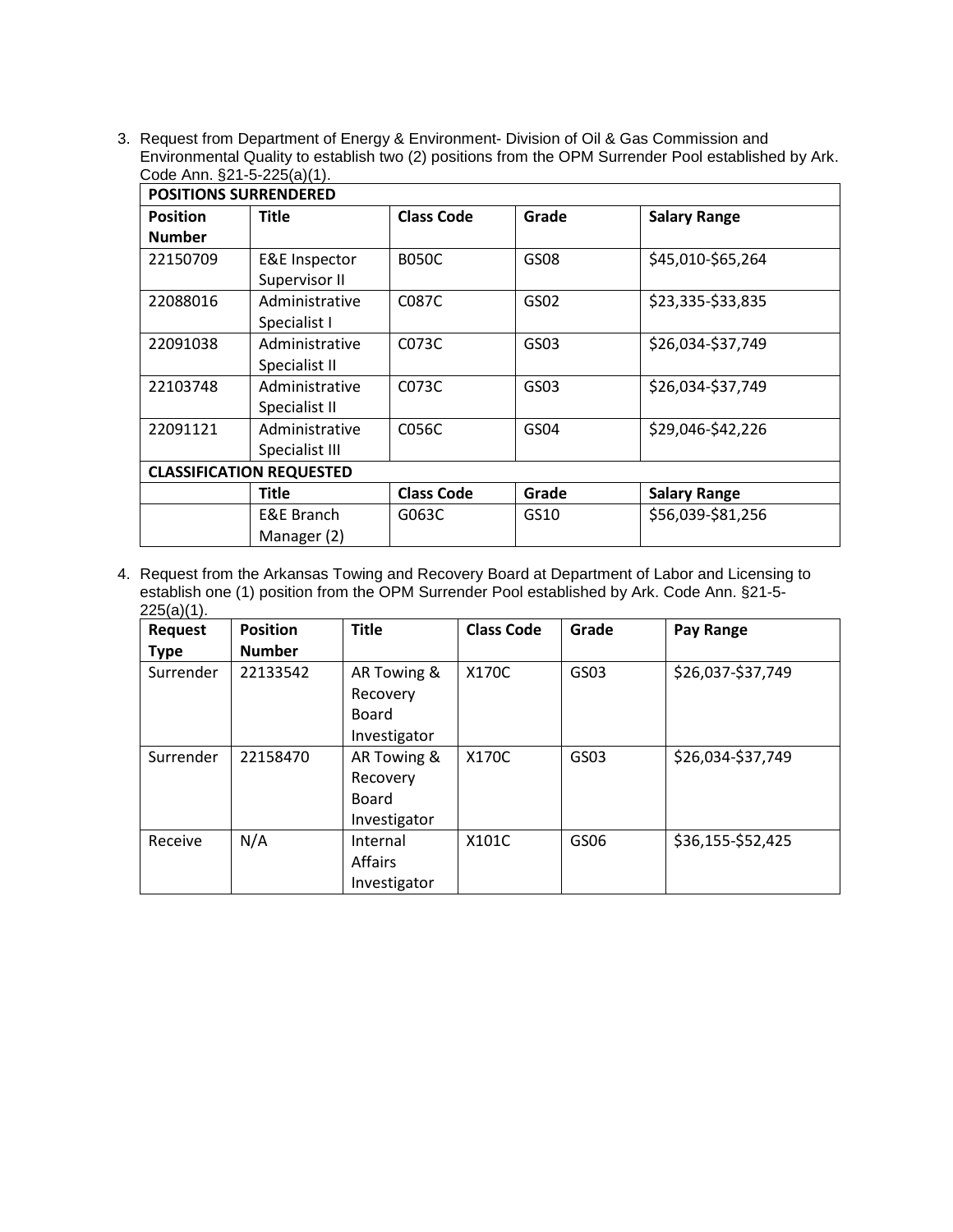5. Request from Department of Finance and Administration-Management Services to establish two (2) positions from the OPM Surrender Pool established by Ark. Code Ann. §21-5-225.

| <b>CLASSIFICATION SURRENDERED</b> |                               |             |                   |  |  |  |
|-----------------------------------|-------------------------------|-------------|-------------------|--|--|--|
| <b>Position</b>                   | <b>Title</b>                  | Grade       | Pay Range         |  |  |  |
| 22080005                          | <b>Fiscal Support</b>         | <b>GS04</b> | \$29,046-\$42,116 |  |  |  |
|                                   | Specialist                    |             |                   |  |  |  |
| 22079976                          | <b>Fiscal Support</b>         | GS04        | \$29,046-\$42,116 |  |  |  |
|                                   | Specialist                    |             |                   |  |  |  |
| <b>CLASSIFICATION REQUESTED</b>   |                               |             |                   |  |  |  |
| <b>Class Code</b>                 | Title                         | Grade       | Pay Range         |  |  |  |
| R041C                             | <b>DFA Statewide</b>          | GS11        | \$62,531-\$90,669 |  |  |  |
|                                   | Coordinator                   |             |                   |  |  |  |
| A052C                             | <b>Accounting Coordinator</b> | GS09        | \$50,222-\$72,821 |  |  |  |

6. Request from Department of Finance and Administration to establish fifty-seven (57) positions from the OPM Surrender Pool established by Ark. Code Ann. §21-5-225(a).

| <b>CLASSIFICATIONS SURRENDERED</b> |                               |                   |  |  |  |  |
|------------------------------------|-------------------------------|-------------------|--|--|--|--|
| Grade                              | Title                         | Pay Range         |  |  |  |  |
| GS02                               | DFA Technicians (56)          | \$23,335-\$33,835 |  |  |  |  |
| GS02                               | <b>Institutional Services</b> | \$23,335-\$33,835 |  |  |  |  |
|                                    | Supervisor (1)                |                   |  |  |  |  |
| <b>CLASSIFICATIONS REQUESTED</b>   |                               |                   |  |  |  |  |
| Grade                              | Title                         | Pay Range         |  |  |  |  |
| GS03                               | <b>DFA Service</b>            | \$26,034-\$37,749 |  |  |  |  |
|                                    | Representatives (57)          |                   |  |  |  |  |

7. Request from Department of Veteran's Affairs (ADVA) to establish one (1) positions from the OPM Surrender Pool Established by Ark. Code Ann. §21-5-225(a).

| <b>POSITION SURRENDERED</b> |                                 |                   |                  |                     |  |  |  |  |
|-----------------------------|---------------------------------|-------------------|------------------|---------------------|--|--|--|--|
| <b>Position</b>             | <b>Title</b>                    | <b>Class Code</b> | Grade            | <b>Salary Range</b> |  |  |  |  |
| <b>Number</b>               |                                 |                   |                  |                     |  |  |  |  |
| 22163399                    | Nurse Manager                   | L009C             | MP03             | \$79,879-           |  |  |  |  |
|                             |                                 |                   |                  | \$113,428           |  |  |  |  |
|                             | <b>CLASSIFICATION REQUESTED</b> |                   |                  |                     |  |  |  |  |
|                             | Title                           | <b>Class Code</b> | Grade            | <b>Salary Range</b> |  |  |  |  |
|                             | <b>Nursing Director</b>         | LOO2C             | MP <sub>04</sub> | \$89,368-           |  |  |  |  |
|                             |                                 |                   |                  | \$128,690           |  |  |  |  |

8. Request from Department of Public Safety- Arkansas Division of Emergency Management to establish one (1) position from the OPM Growth Pool established by Ark. Code Ann. §21-5-225(b)(1).

| <b>Position</b> | <b>Class</b> | Title                          | Grade | <b>Expected</b> | Salary                 | <b>Fringe</b> | <b>Health</b> |
|-----------------|--------------|--------------------------------|-------|-----------------|------------------------|---------------|---------------|
| <b>Number</b>   | Code         |                                |       | Salary          | Range                  |               |               |
| <b>NEW</b>      | G175C        | ADEM<br>Program<br>Coordinator | GS06  | \$36,155        | $$36,155-$<br>\$52,424 | \$9,089       | \$6,000       |
|                 |              | TOTAL                          |       | \$51,244        |                        |               |               |

9. Request from Department of Public Safety to establish three (3) positions from the OPM Growth Pool established by Ark. Code Ann. §21-5-225(b)(1).

| <b>Position</b> | <b>Class</b> | Title      | Grade | Expected      | Salary    | <b>Fringe</b> | Health  |
|-----------------|--------------|------------|-------|---------------|-----------|---------------|---------|
| <b>Number</b>   | Code         |            |       | <b>Salary</b> | Range     |               |         |
| <b>NEW</b>      | <b>NEW</b>   | <b>DPS</b> | GS14  | \$86,887      | \$86,887- | \$21,843      | \$6,000 |
|                 |              | Research   |       |               | \$125,986 |               |         |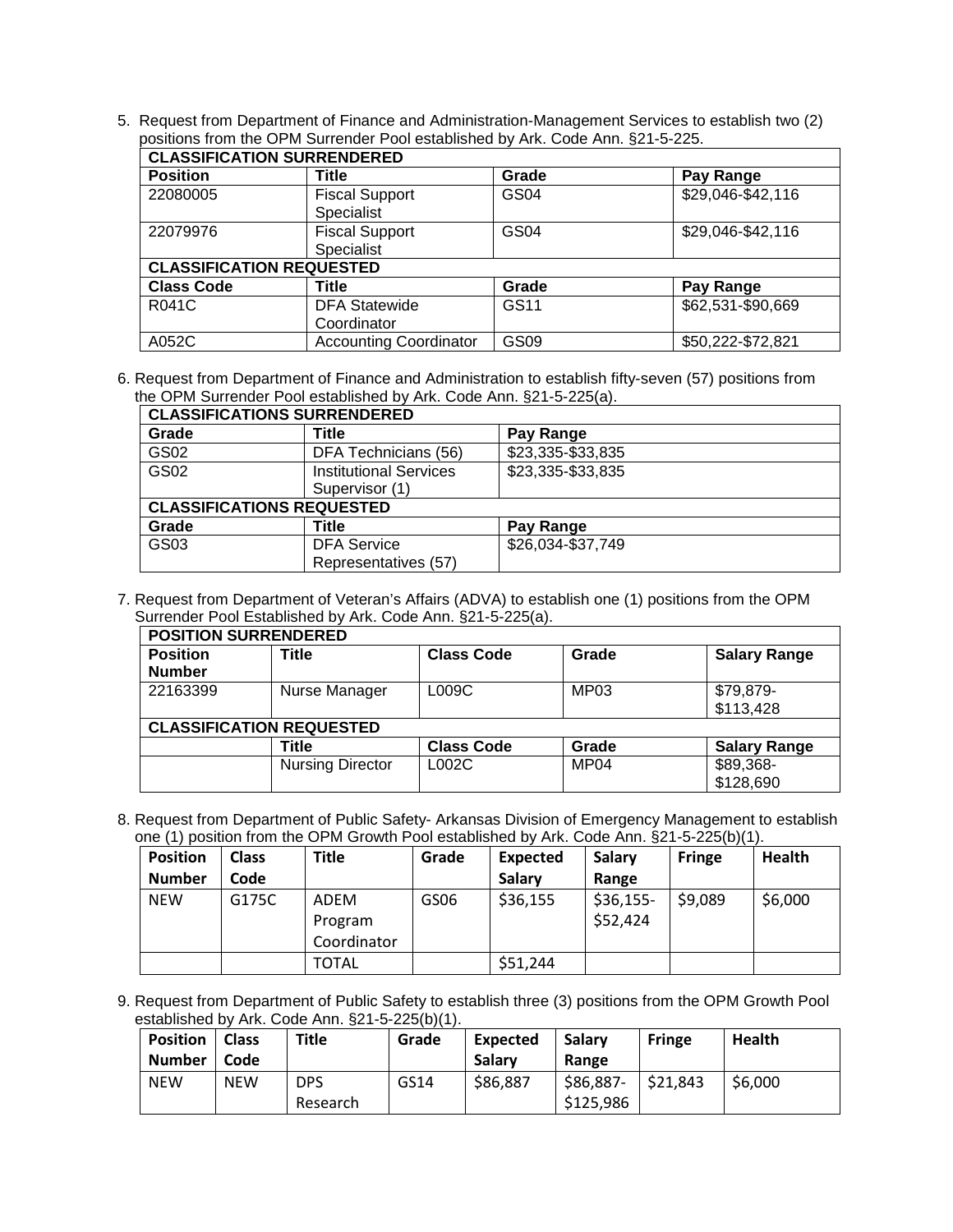|            |            | and<br>Planning<br>Director                          |      |           |                       |          |          |
|------------|------------|------------------------------------------------------|------|-----------|-----------------------|----------|----------|
| <b>NEW</b> | <b>NEW</b> | <b>DPS Special</b><br>Projects<br>Coordinator<br>(2) | GS11 | \$62,531  | \$62,531-<br>\$90,669 | \$15,720 | \$6,000  |
|            |            | <b>SUBTOTAL</b>                                      |      | \$211,949 |                       | \$53,284 | \$18,000 |
|            |            | <b>TOTAL</b>                                         |      | \$283,233 |                       |          |          |

10. Request from Department of Public Safety- Division of Arkansas State Police to establish one (1) position from the OPM Growth Pool established by Ark. Code Ann. §21-5-225(b)(1).

| <b>Position</b><br><b>Number</b> | <b>Class</b><br>Code | Title        | Grade | <b>Expected</b><br>Salary | Salary<br>Range        | <b>Fringe</b> | <b>Health</b> |
|----------------------------------|----------------------|--------------|-------|---------------------------|------------------------|---------------|---------------|
| <b>NEW</b>                       | L003C                | Psychologist | MP03  | \$79,879                  | \$79,879-<br>\$113,428 | \$20,082      | \$6,000       |
|                                  |                      | <b>TOTAL</b> |       | \$105,961                 |                        |               |               |

11. Request from Department of Military to establish four (4) positions from the OPM Growth Pool established by Ark.Code Ann. §21-5-225(a)(1) and reinstatement of one (1) position frozen by Act 796.

| <b>CLASSIFICATIONS REQUESTED</b> |                          |                  |                     |  |  |  |  |
|----------------------------------|--------------------------|------------------|---------------------|--|--|--|--|
| <b>Class Code</b>                | Title                    | Grade            | <b>Salary Range</b> |  |  |  |  |
| A089C                            | Accountant I             | GS07             | \$40,340-\$58,493   |  |  |  |  |
| A082C                            | Accountant II            | <b>GS08</b>      | \$45,010-\$65,264   |  |  |  |  |
| S004C (2)                        | Maintenance Manager      | GS <sub>08</sub> | \$45,010-\$65,264   |  |  |  |  |
| X038C                            | <b>Quality Assurance</b> | GS <sub>09</sub> | \$50,222-\$72,821   |  |  |  |  |
|                                  | Manager                  |                  |                     |  |  |  |  |

12. Request from Department of Parks, Heritage & Tourism to establish two (2) positions from the OPM growth pool established by Ark. Code Ann. §21-5-225(b).

| <b>Business</b> | <b>Class Code</b> | Title          | Grade            | <b>Entry Salary</b> | Max           |
|-----------------|-------------------|----------------|------------------|---------------------|---------------|
| Area            |                   |                |                  |                     | <b>Salary</b> |
| 0865            | <b>B067C</b>      | Archaeologist  | GS08             | \$45,010            | \$65,264      |
| 0900            | <b>B031C</b>      | Park           | GS <sub>09</sub> | \$50,222            | \$72,821      |
|                 |                   | Superintendent |                  |                     |               |
|                 |                   | IV             |                  |                     |               |

13. Request from Department of Corrections, Division of Community Correction to establish fourteen (14) positions from the OPM Growth Pool established by Ark. Code Ann. §21-5-225(a)(1).  $\overline{\mathbf{u}}$ 

| <b>CLASSIFICATIONS REQUESTED</b> |                                                |       |      |                     |  |  |  |  |
|----------------------------------|------------------------------------------------|-------|------|---------------------|--|--|--|--|
| <b>Class Code</b>                | Title                                          | Grade | Area | <b>Salary Range</b> |  |  |  |  |
| T045C                            | <b>DCC</b><br>Parole/Probation<br>Officer (2)  | GS07  | 3    | \$46,391-\$58,493   |  |  |  |  |
| T045C                            | DCC Parole/<br><b>Probation Officer</b><br>2   | GS07  | 6    | \$46,391-\$58,493   |  |  |  |  |
| T045C                            | DCC Parole/<br><b>Probation Officer</b><br>(6) | GS07  | 8    | \$46,391-\$58,493   |  |  |  |  |
| T045C                            | DCC Parole/                                    | GS07  | 10   | \$46,391-\$58,493   |  |  |  |  |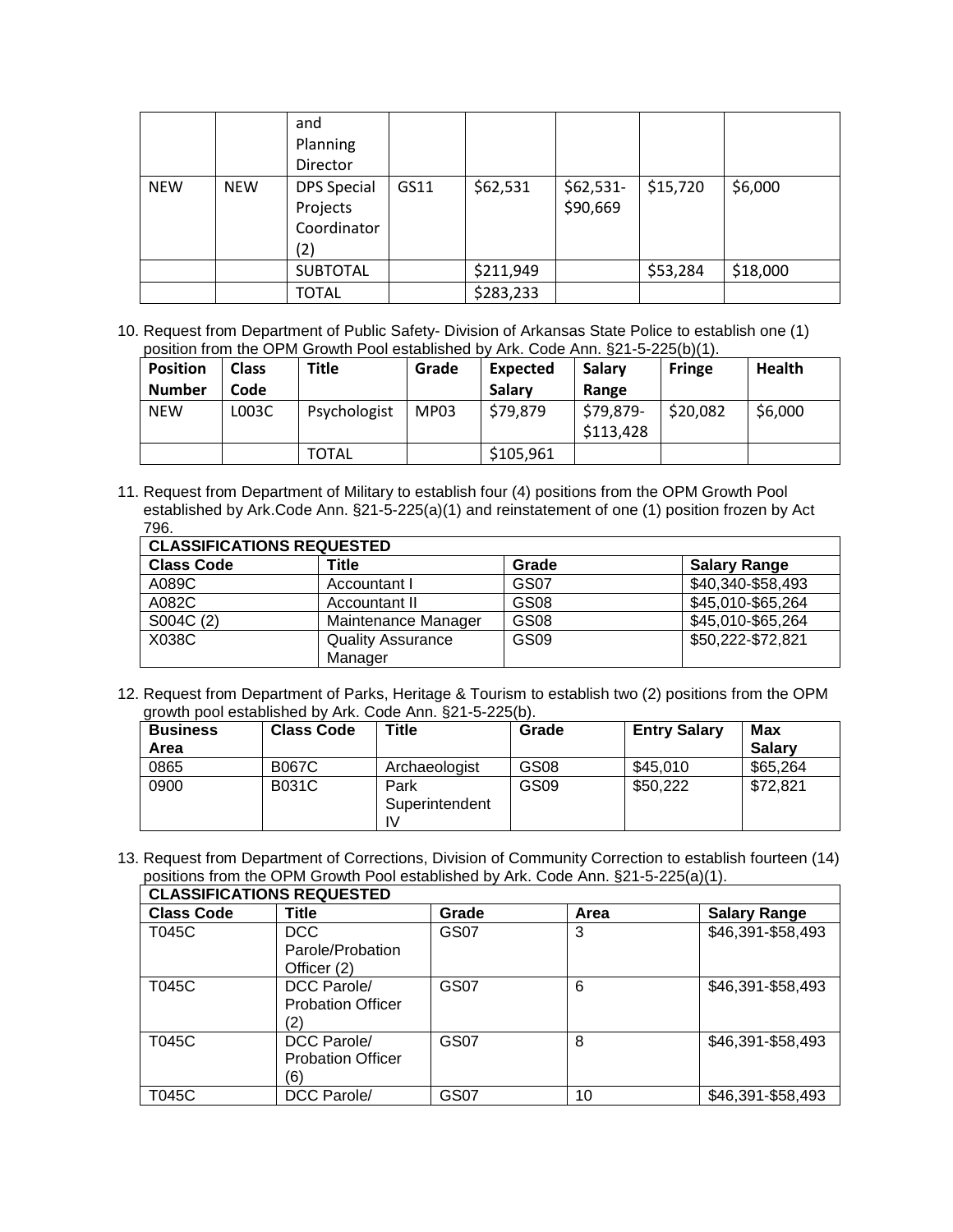|       | <b>Probation Officer</b><br>(2                |      |                   |
|-------|-----------------------------------------------|------|-------------------|
| T045C | DCC Parole/<br><b>Probation Officer</b><br>(2 | GS07 | \$46,391-\$58,493 |

14. Request from Disability Determination for Social Security Administration to establish four (4) positions from the OPM Growth Pool established by Ark. Code Ann. §21-5-225.

| <b>CLASSIFICATION REQUESTED</b> |                                    |       |                     |  |  |
|---------------------------------|------------------------------------|-------|---------------------|--|--|
| <b>Class Code</b>               | Title                              | Grade | <b>Salary Range</b> |  |  |
| $(4)$ G059C                     | <b>DDSSA Assistant</b><br>Director | GS12  | \$69,776-\$101,175  |  |  |

15. Request from the Department of Finance and Administration to establish eight (8) positions from the OPM Growth Pool established by Ark. Code Ann. §21-5-225(a)(1).

| <b>CLASSIFICATIONS REQUESTED</b> |                                          |                  |                     |  |  |  |
|----------------------------------|------------------------------------------|------------------|---------------------|--|--|--|
| <b>Class Code</b>                | Title                                    | Grade            | <b>Salary Range</b> |  |  |  |
| G310C                            | <b>Tax Appeals Staff</b><br>Attorney (3) | GS <sub>13</sub> | \$77,862-\$112,900  |  |  |  |
| G025C                            | <b>Attorney Supervisor</b>               | GS12             | \$69,776-\$101,175  |  |  |  |
| G024C                            | Dept Administrative Law<br>Judge         | GS12             | \$69,776-\$101,175  |  |  |  |
| G047C                            | <b>Attorney Specialist</b>               | GS11             | \$62,531-\$90,670   |  |  |  |
| G179C                            | <b>Legal Services</b><br>Specialist (2)  | GS06             | \$36,155-\$52,425   |  |  |  |

16. Request from Cossatot Community College of the University of Arkansas to establish three (3) nonclassified positions from the Higher Education Central Pool authorized by Act 763 of 2019, ACA §21- 5-1415.

| Requested                                 | Recommendation                            |
|-------------------------------------------|-------------------------------------------|
| <b>Title: Academic Tutor</b>              | <b>Title: Academic Tutor</b>              |
| LIM-FY22: \$64,107                        | LIM-FY22: \$64,107                        |
| Salary-FY22: \$30,875                     | Salary-FY22: \$30,875                     |
| <b>Institution Match Rate %-FY22: 44%</b> | <b>Institution Match Rate %-FY22: 44%</b> |
| Institution Match \$-FY22: \$13,585       | Institution Match \$-FY22: \$13,585       |
| Total Compensation FY22: \$44,460         | Total Compensation FY22: \$44,460         |
| <b>Number of Positions: 2</b>             | <b>Number of Positions: 2</b>             |
| <b>Title: Academic Advisor</b>            | Title: Academic Advisor                   |
| LIM-FY22: \$72,135                        | LIM-FY22: \$72,135                        |
| Salary-FY22: \$30,875                     | Salary-FY22: \$30,875                     |
| Institution Match Rate %-FY22: 44%        | Institution Match Rate %-FY22: 44%        |
| Institution Match \$-FY22: \$13,585       | Institution Match \$-FY22: \$13,585       |
| Total Compensation FY22: \$44,460         | Total Compensation FY22: \$44,460         |
| <b>Number of Positions: 1</b>             | <b>Number of Positions: 1</b>             |

17. Request from University of Central Arkansas to establish one (1) non-classified position from the Higher Education Central Pool authorized by Act 763 of 2019, ACA §21-5-1415.

| Requested                              | Recommendation                         |
|----------------------------------------|----------------------------------------|
| <b>Title:</b> Associate Vice-President | <b>Title: Associate Vice-President</b> |
| LIM-FY22: \$161,928                    | LIM-FY22: \$161,928                    |
| Salary-FY22: \$120,000-\$140,000       | Salary-FY22: \$120,000-\$140,000       |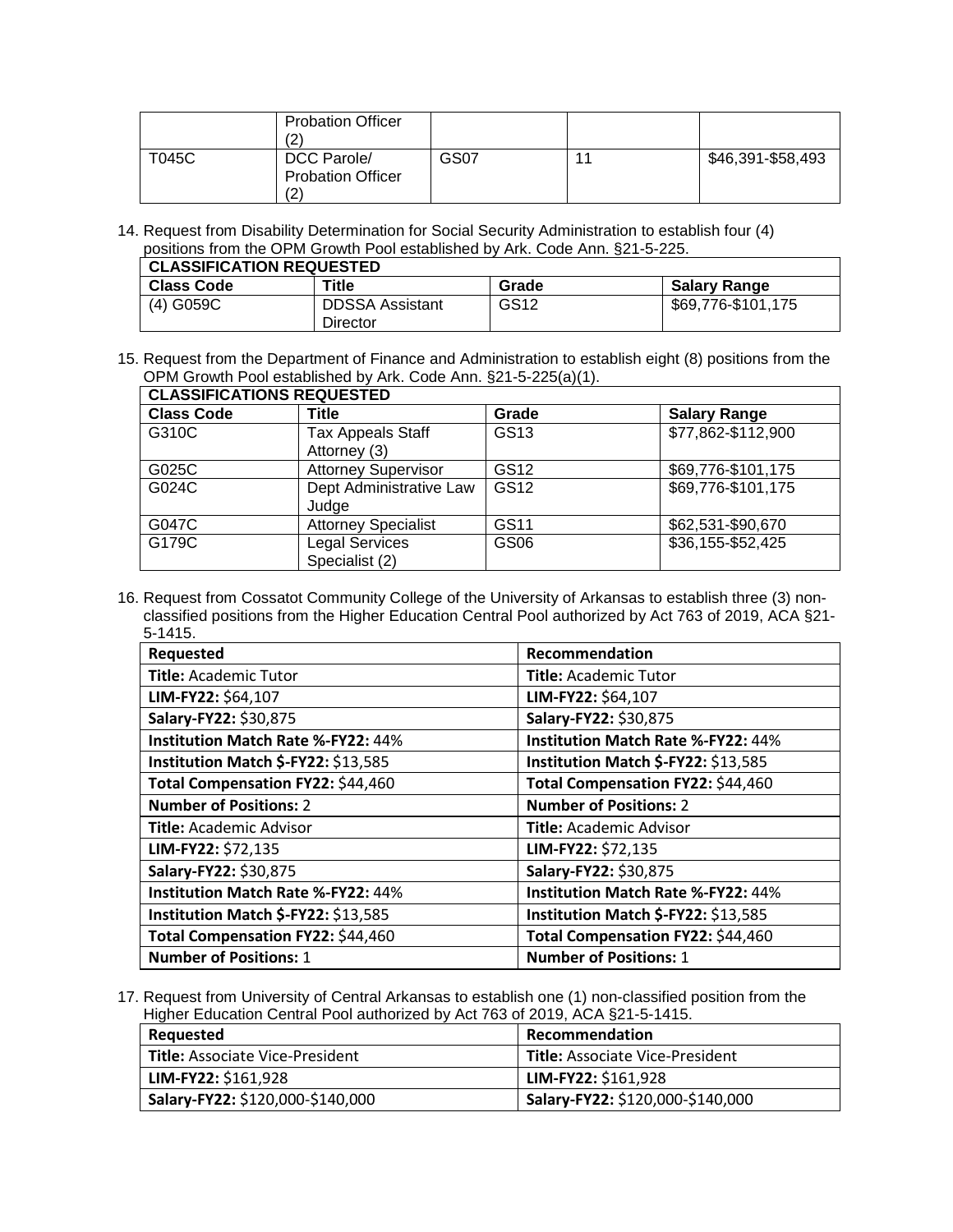| <b>Institution Match Rate %-FY22: 32%</b>    | <b>Institution Match Rate %-FY22: 32%</b>    |
|----------------------------------------------|----------------------------------------------|
| Institution Match \$-FY22: \$38,400-\$44,800 | Institution Match \$-FY22: \$38,400-\$44,800 |
| Total Compensation FY22: \$158,400-\$184,800 | Total Compensation FY22: \$158,400-          |
|                                              | \$184,800                                    |
| <b>Number of Positions: 1</b>                | <b>Number of Positions: 1</b>                |

18. Request from the Department of Public Safety- Division of Commission on Law Enforcement Standards and Training (CLEST) for a salary administration grid for the certified law enforcement officers at DPS- CLEST.

| <b>Class</b> | <b>Title</b>     | Grade | <b>Threshold</b> | <b>Lowest</b>   | <b>Highest</b>  | Average         | <b>Number</b> |
|--------------|------------------|-------|------------------|-----------------|-----------------|-----------------|---------------|
| Code         |                  |       |                  | <b>Increase</b> | <b>Increase</b> | <b>Increase</b> | <b>Filled</b> |
| T016C        | <b>CLEST</b>     | GS11  | \$76,600         | \$15,174        | \$15,174        | \$15,174        | 1             |
|              | Deputy           |       |                  |                 |                 |                 |               |
|              | <b>Director</b>  |       |                  |                 |                 |                 |               |
|              | Academy          |       |                  |                 |                 |                 |               |
|              | Op               |       |                  |                 |                 |                 |               |
| <b>B028C</b> | <b>CLEST</b>     | GS11  | \$76,600         | \$11,364        | \$11,364        | \$11,364        | 1             |
|              | Deputy           |       |                  |                 |                 |                 |               |
|              | Director         |       |                  |                 |                 |                 |               |
|              | <b>Standards</b> |       |                  |                 |                 |                 |               |
| T025C        | <b>CLEST</b>     | GS10  | \$68,648         | \$10,553        | \$16,264        | \$12,689        | 4             |
|              | Supervisor       |       |                  |                 |                 |                 |               |
| T029C        | <b>CLEST</b>     | GS09  | \$61,522         | \$6,729         | \$10,539        | \$8,645         | 6             |
|              | Senior           |       |                  |                 |                 |                 |               |
|              | Agent            |       |                  |                 |                 |                 |               |
| T107C        | <b>CLEST</b>     | GS08  | \$55,137         | \$5,886         | \$10,159        | \$9,044         | 5             |
|              | Agent            |       |                  |                 |                 |                 |               |

19. Request from Department of Public Safety- Division of Arkansas State Police (ASP) for a salary administration grid for the uniformed commissioned officers at DPS- ASP.

| <b>Class</b> | <b>Title</b>     | Grade | <b>Threshold</b> | Lowest          | <b>Highest</b>  | Average         | <b>Number</b> |
|--------------|------------------|-------|------------------|-----------------|-----------------|-----------------|---------------|
| Code         |                  |       |                  | <b>Increase</b> | <b>Increase</b> | <b>Increase</b> | <b>Filled</b> |
| T100C        | ASP              | GS07  | \$54,000         | \$2,541         | \$11,766        | \$9,719         | 145           |
|              | Trooper          |       |                  |                 |                 |                 |               |
| T035C        | ASP              | GS08  | \$59,400         | \$532           | \$11,101        | \$8,037         | 63            |
|              | Trooper          |       |                  |                 |                 |                 |               |
|              | $1st$ Class      |       |                  |                 |                 |                 |               |
| T022C        | ASP              | GS09  | \$67,500         | \$912           | \$13,708        | \$8,740         | 220           |
|              | Corporal         |       |                  |                 |                 |                 |               |
| <b>T011C</b> | <b>ASP</b>       | GS11  | \$78,500         | \$3,940         | \$19,584        | \$11,402        | 66            |
|              | Sergeant         |       |                  |                 |                 |                 |               |
| <b>T007C</b> | <b>ASP</b>       | GS12  | \$87,500         | \$6,177         | \$20,949        | \$11,073        | 26            |
|              | Lieutenant       |       |                  |                 |                 |                 |               |
| T003C        | ASP              | GS13  | \$98,500         | \$9,304         | \$16,653        | \$12,100        | 19            |
|              | Captain          |       |                  |                 |                 |                 |               |
| T001C        | <b>ASP Major</b> | GS14  | \$106,436        | \$9,445         | \$14,002        | \$12,024        | 5             |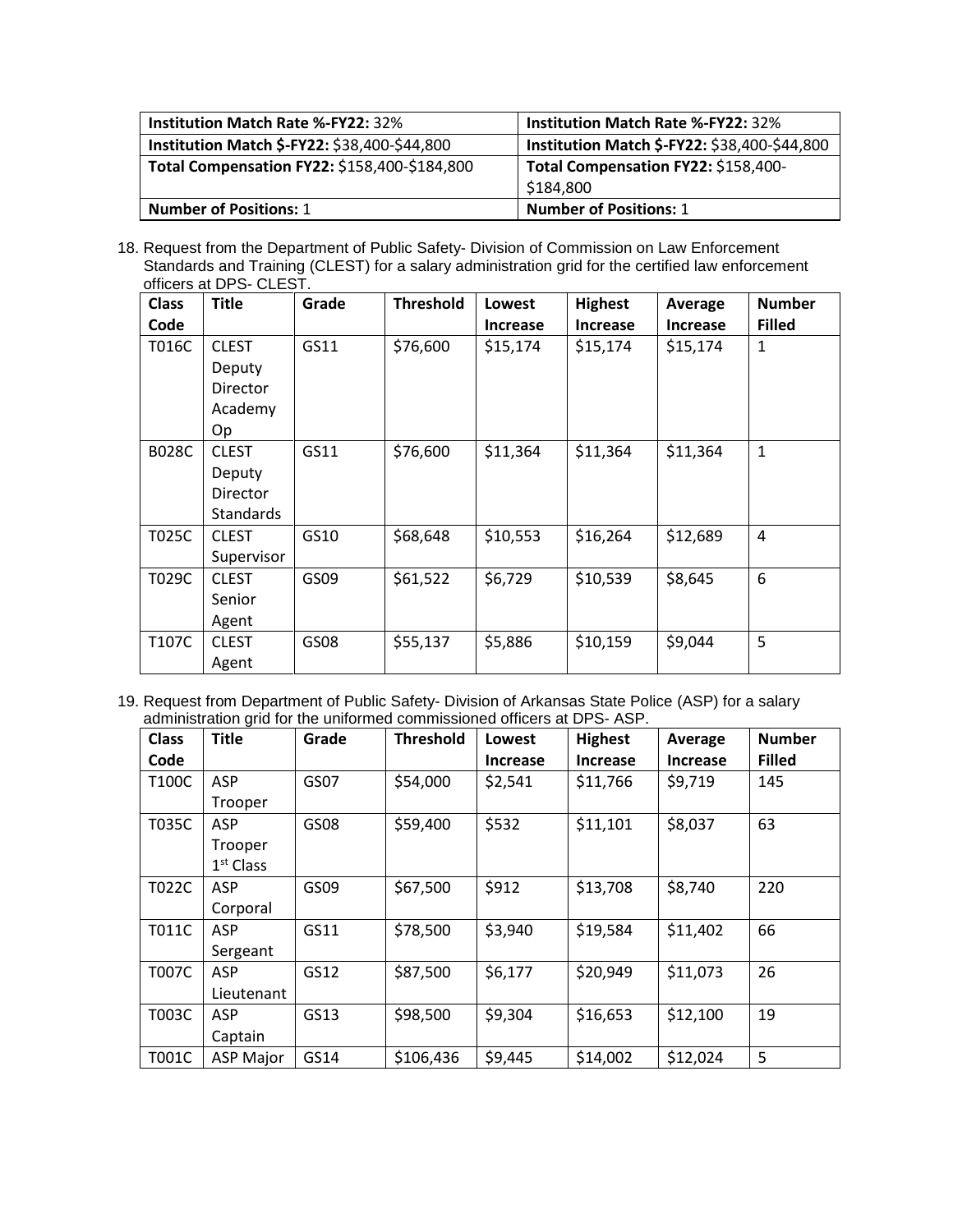20. Request from Department of Finance and Administration- AASIS Division for a salary administration grid for three (3) positions.

| <b>CLASSIFICATIONS IMPACTED</b> |                                |                  |                     |  |  |  |  |
|---------------------------------|--------------------------------|------------------|---------------------|--|--|--|--|
| <b>Class Code</b>               | Title                          | Grade            | <b>Salary Range</b> |  |  |  |  |
| D075C                           | Software Support<br>Specialist | IT <sub>03</sub> | \$41,578-\$60,288   |  |  |  |  |
| D052C                           | Software Support<br>Analyst    | IT <sub>05</sub> | \$51,762-\$75,054   |  |  |  |  |
| D033C                           | <b>DFA ERP Analyst</b>         | IT06             | \$57,755-\$83,745   |  |  |  |  |

21. Request from Department of Finance and Administration- Office of Accounting for a salary administration grid for two (2) classifications.

| <b>CLASSIFICATIONS IMPACTED</b> |                     |                  |                     |  |  |  |
|---------------------------------|---------------------|------------------|---------------------|--|--|--|
| <b>Class Code</b>               | Title               | Grade            | <b>Salary Range</b> |  |  |  |
| A058C                           | DFA CAFR Accountant | GS <sub>10</sub> | \$56,039-\$81,256   |  |  |  |
| R041C                           | DFA Statewide       | GS <sub>11</sub> | \$62,531-\$90,669   |  |  |  |
|                                 | Program Coordinator |                  |                     |  |  |  |

22. Request from Department of Finance and Administration- Division of Revenue for a salary administration grid for two (2) classifications.

| <b>CLASSIFICATIONS IMPACTED</b> |                |       |                     |
|---------------------------------|----------------|-------|---------------------|
| <b>Class Code</b>               | Title          | Grade | <b>Salary Range</b> |
| A059C                           | Tax Auditor    | GS07  | \$40,340-\$58,493   |
| A054C                           | Tax Auditor II | GS09  | \$50,222-\$72,821   |

- 23. Request from Arkansas Tech University to award a one-time Cost of Living Adjustment (COLA) payment for classified staff, as well as, to non-classified faculty and staff.
- 24. Request from Arkansas State University-Newport Campus for a compensation differential pay for employees based on years of service. The compensation differential pay request is based upon ACA §21-5-1412(j).

| <b>Service</b>   | Amount  |
|------------------|---------|
| Hired since 2018 | \$500   |
| 6-10 years       | \$1,000 |
| $11-15$ years    | \$1,500 |
| 16-20 years      | \$2,000 |
| Over 20 years    | \$2,500 |

25. Request from University of Arkansas for Medical Sciences for an entry rate above the midpoint for nine (9) classified positions.

| <b>Class</b><br>Code | <b>Title</b>                                  | Grade            | Pay Range              | <b>Currently</b><br><b>Approved</b><br><b>Salary</b> | <b>New</b><br><b>Requested</b><br><b>Salary</b> |
|----------------------|-----------------------------------------------|------------------|------------------------|------------------------------------------------------|-------------------------------------------------|
| S089C                | Food<br>Preparation<br>Technician             | C <sub>102</sub> | $$23,138-$<br>\$34.200 | \$29,120                                             | \$31,200                                        |
| S087C                | Institutional<br><b>Services</b><br>Assistant | C <sub>103</sub> | $$23,168-$<br>\$35,568 | \$29,368                                             | \$31,200                                        |
| <b>B119C</b>         | Lab Assistant                                 | C <sub>103</sub> | $$23,168-$<br>\$35,568 | \$29,368                                             | \$31,200                                        |
| M085C                | Caregiver                                     | C104             | \$23,198-<br>\$36,991  | \$30,094                                             | \$31,200                                        |
| S086C                | Cook                                          | C104             | $$23,198-$<br>\$36,991 | \$30,094                                             | \$31,200                                        |